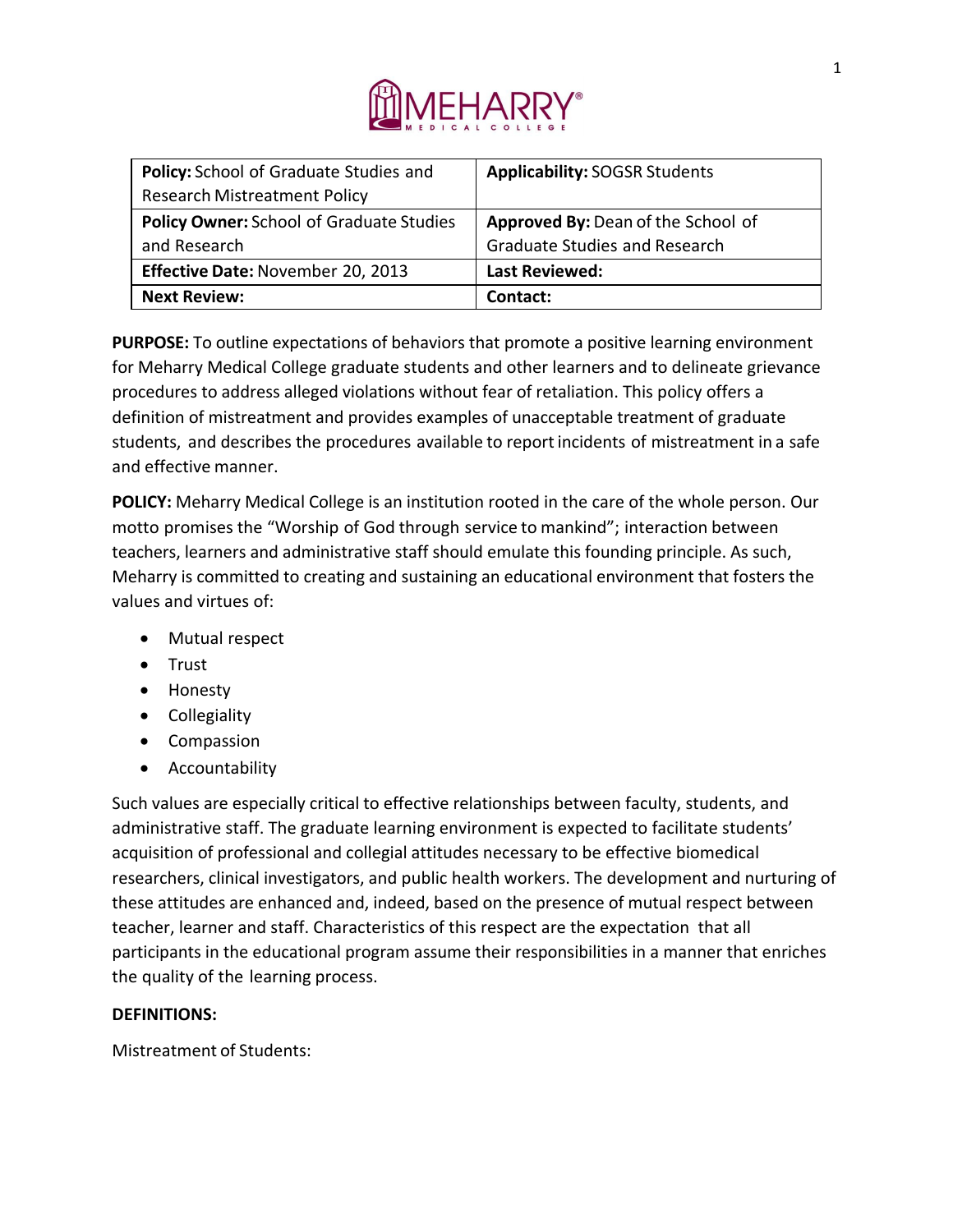

| Policy: School of Graduate Studies and          | <b>Applicability: SOGSR Students</b> |
|-------------------------------------------------|--------------------------------------|
| <b>Research Mistreatment Policy</b>             |                                      |
| <b>Policy Owner: School of Graduate Studies</b> | Approved By: Dean of the School of   |
| and Research                                    | <b>Graduate Studies and Research</b> |
| Effective Date: November 20, 2013               | <b>Last Reviewed:</b>                |
| <b>Next Review:</b>                             | Contact:                             |

Mistreatment of students can occur in a variety of forms and may seriously impair learning. Types of abuse include verbal power, ethnic, physical, and sexual harassment. Examples of student mistreatment include, but are not limited to repeated instances of single egregious instances of:

- Verbally abusing, belittling, or actions that can reasonably be interpreted as demeaning or humiliating
- Assigning duties as punishment rather than education
- Unwarranted exclusion from reasonable learning opportunities
- Threats to fail, give lower grades, or give a poor evaluation for inappropriate reasons
- Asking a student to carry out personal chores or errands
- Pressuring students to exceed reasonable work hours
- Committing an act of physical abuse or violence of any kind such as pushing, shoving, slapping, hitting, tripping, throwing objects at, or taunting remarks about a person's protected status as defined by Meharry Medical College's Nondiscrimination Policy Statement:

*Meharry Medical College is an EOE/AA employer and does not discriminate on the basis of gender, age, race, religion, color, national origin, handicap, veteran, or immigrant status in its admissions, employment, and education programs or activities.*

**PROCEDURE:** Graduate students who themselves experience or observe other students experiencing possible mistreatment are encouraged to discuss it with someone in a position to understand the context and address necessary action. The individual considering making a report of mistreatment should first, if possible, attempt to resolve the matter directly with the alleged offender. Suggested options for graduate students include:

## **Informal Resolution**

Students will be encouraged to utilize any of the informal mechanisms described below whenever possible:

- Direct discussion with the alleged offender
- Conversation with the Course Coordinator, Director of Graduate Studies (DGS)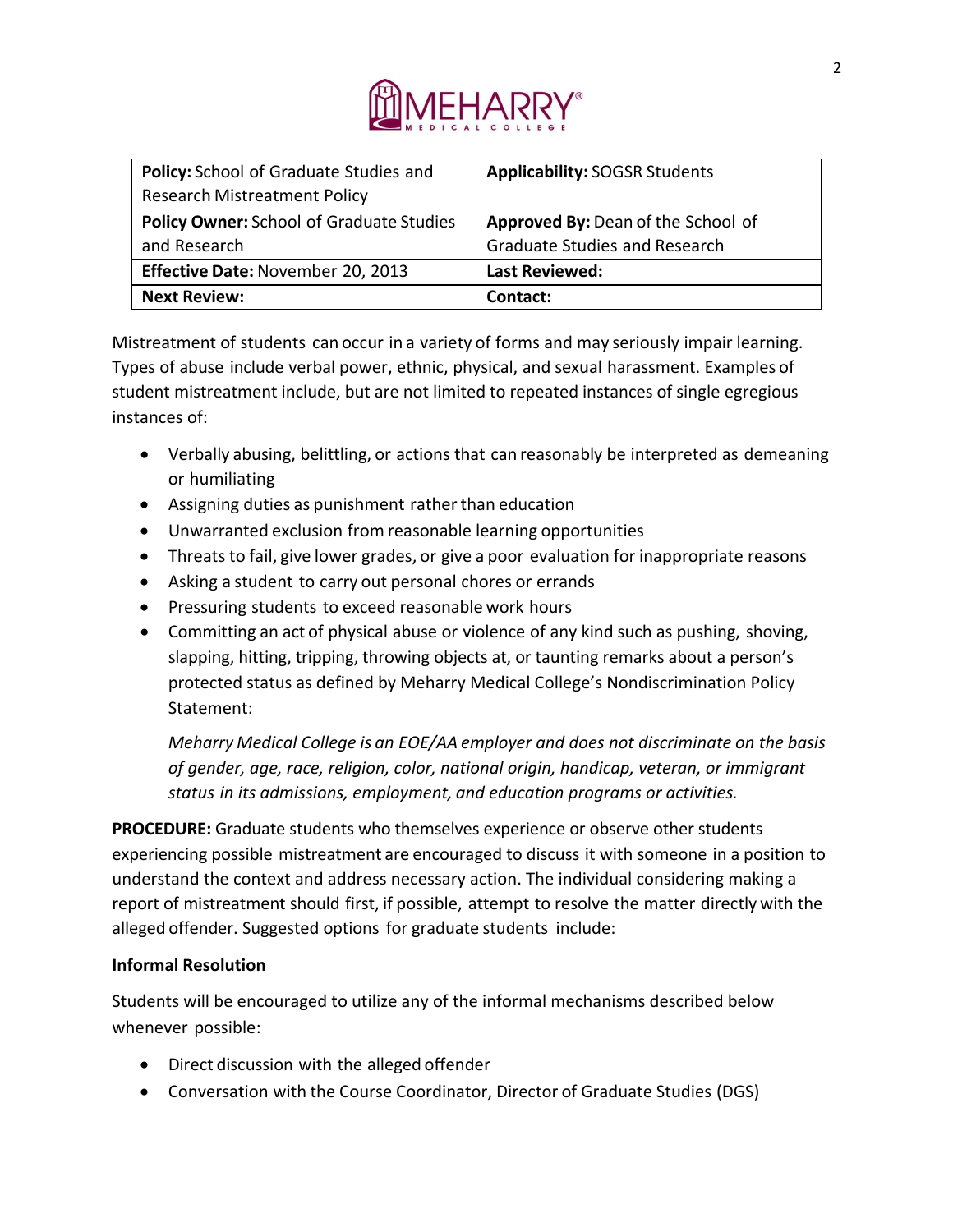

| Policy: School of Graduate Studies and          | <b>Applicability: SOGSR Students</b> |
|-------------------------------------------------|--------------------------------------|
| <b>Research Mistreatment Policy</b>             |                                      |
| <b>Policy Owner: School of Graduate Studies</b> | Approved By: Dean of the School of   |
| and Research                                    | <b>Graduate Studies and Research</b> |
| Effective Date: November 20, 2013               | <b>Last Reviewed:</b>                |
| <b>Next Review:</b>                             | Contact:                             |

## **Formal Process**

When a student is unable to resolve a situation of abuse or mistreatment using informal mechanisms, he/she will contact the Department Chair. The student will give a written description of the circumstances leading to the complaint to the Department Chair, who will contact the Associate Dean of the School of Graduate Studies and Research (SOGSR). The complainant must be willing to be identified to the person against whom the complaint is directed. A Student Mistreatment ad hoc committee will be appointed by the Associate Dean of the SOGSR consisting of one faculty member, the DGS (as appropriate) and one student. Selection will be matched to the specifics of the case (e.g. students on committees with student complainant). The DGS will serve as the chair. Particular attention will be made to considerations of continuity, experience, sensitivity to the concerns of students and faculty, and gender, racial, cultural and economic diversity when making appointments to the committee.

The *ad hoc* committee will be investigatory and advisory to the Associate Dean in questions regarding conduct of students, faculty, and staff. The recommendations and findings of the ad hoc committee will be reviewed by the Associate Dean, who will have the responsibility and authority to determine if the basis exists for referral to the Dean, Human Resources, or to a committee of the Faculty Senate for further review:

- The *ad hoc* committee will convene within 10 working days after the Chair receivesthe written complaint. Any member with a conflict of interest will be replaced.
- The *ad hoc* committee will conduct an investigation by interviewing all parties involved with any witnesses available. Legal counsel is not permitted at this point and the accused or any witnesses have the right to refuse to appear without prejudice against their case.
- All materials will be reviewed by the ad hoc committee and any conclusions regarding the investigation will be reported to the Associate Dean within 15 working days of receiving the complaint. The ad hoc committee will determine:
	- $\circ$  There is no significant basis to conclude that mistreatment or abuse did occur; or
	- o Find that mistreatment or abuse probably did occur
- The Associate Dean will review the findings and make a decision on corrective action to take. Notification for the involved parties will occur within 10 working days after